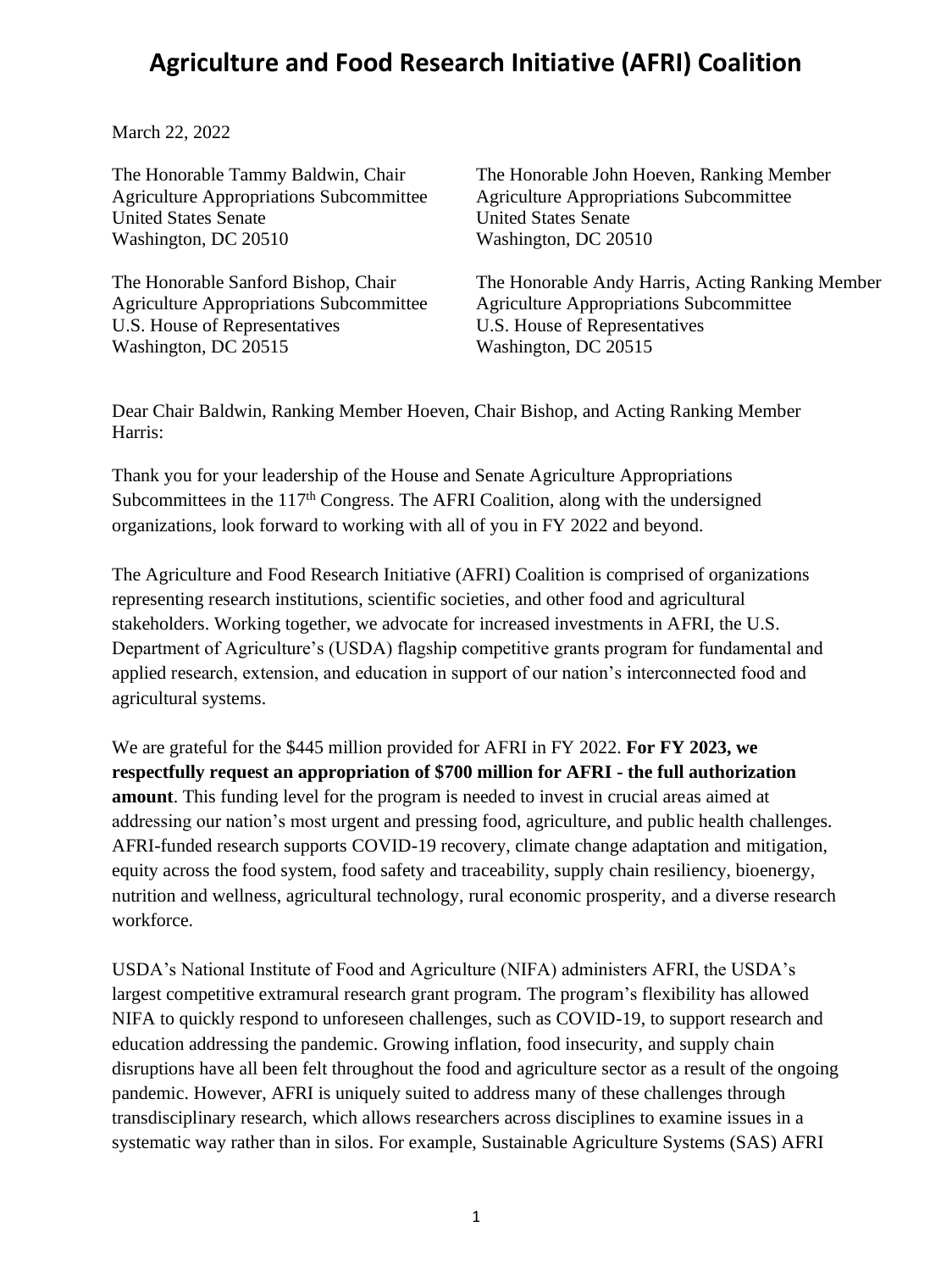## **Agriculture and Food Research Initiative (AFRI) Coalition**

program funds projects at the intersection of food production, climate and the environment, and nutrition, with a focus on healthy equity, providing critical support to research that can address these challenges synergistically.<sup>1</sup>

AFRI not only helps our farmers and food producers to mitigate the impacts of these challenges, but to also contribute to the solutions. There is no doubt that food and agriculture systems will face future challenges as a result of climate-related events. Increasingly erratic fluctuations in growing seasons and temperature extremes, drought, and flooding impact human and animal health, and the environment in unprecedented and often negative ways. These changes can exacerbate issues associated with water quality, foodborne pathogens, and vector-borne infectious disease. Research is already beginning to show that the nutritional quality of crops has declined with warming temperatures, while productivity has declined by about 21%.<sup>2</sup>

American farmers and ranchers stand to benefit from research that improves seed adaptability and declining productivity, and helps farmers, especially historically underserved farmers, remain competitive on the global scale. Digital technologies are also changing the landscape of mitigating climate change, improving plant and animal health, and enhancing traceability across the food system. But basic research, development, and scaled implementation of technologies requires investment. Unfortunately, despite incremental increases in AFRI funding, roughly 70 percent of AFRI proposals that are deemed worthy by expert review panels are not funded,<sup>3</sup> simply because of insufficient funding.

Food and agriculture is the third largest direct contributor to the U.S. Gross Domestic Product  $(GDP)$  after healthcare and housing.<sup>4</sup> However, this is not reflected in research investments into food and agriculture. Agricultural and food research funding at the USDA has remained fairly flat over the last fifty years.<sup>5</sup> In contrast, countries such as China and India have steadily increased their funding into agriculture, and since 2010, China's public funding of agricultural research has surpassed all countries.<sup>6</sup> The stagnation, or rather, decline in U.S. public funding of food and agriculture research risks our competitiveness, long-term cutting edge scientific discovery impacting human and animal health, and the next generation talent pipeline.

The AFRI Coalition remains committed to our longstanding goal of achieving the \$700 million authorized funding level for AFRI, while still investing in other vital research, education, and extension programs across NIFA. The coalition strongly believes the increase in AFRI funding should not come at the expense of other competitive and capacity programs within NIFA. Sustained funding across the food and agricultural research enterprise is needed to ensure our

<sup>1</sup> <https://nifa.usda.gov/program/afri-sas>

<sup>2</sup> Ortiz-Bobea, A., Ault, T.R., Carrillo, C.M. *et al.* Anthropogenic climate change has slowed global agricultural productivity growth. *Nat. Clim. Chang.* 11, 306–312 (2021). <https://doi.org/10.1038/s41558-021-01000-1>

<sup>3</sup> <https://nifa.usda.gov/afri-annual-review-archives>

<sup>4</sup> <https://www.ift.org/-/media/policy-advocacy/files/ift-whitepaper-012720final.pdf>

<sup>5</sup> <https://www.nsf.gov/statistics/>

<sup>6</sup> [https://www.nsf.gov/statistics/;](https://www.nsf.gov/statistics/) [https://www.ers.usda.gov/amber-waves/2016/november/us-agricultural-r-d-in-an-era-of-falling-public](https://www.ers.usda.gov/amber-waves/2016/november/us-agricultural-r-d-in-an-era-of-falling-public-funding/)[funding/](https://www.ers.usda.gov/amber-waves/2016/november/us-agricultural-r-d-in-an-era-of-falling-public-funding/)